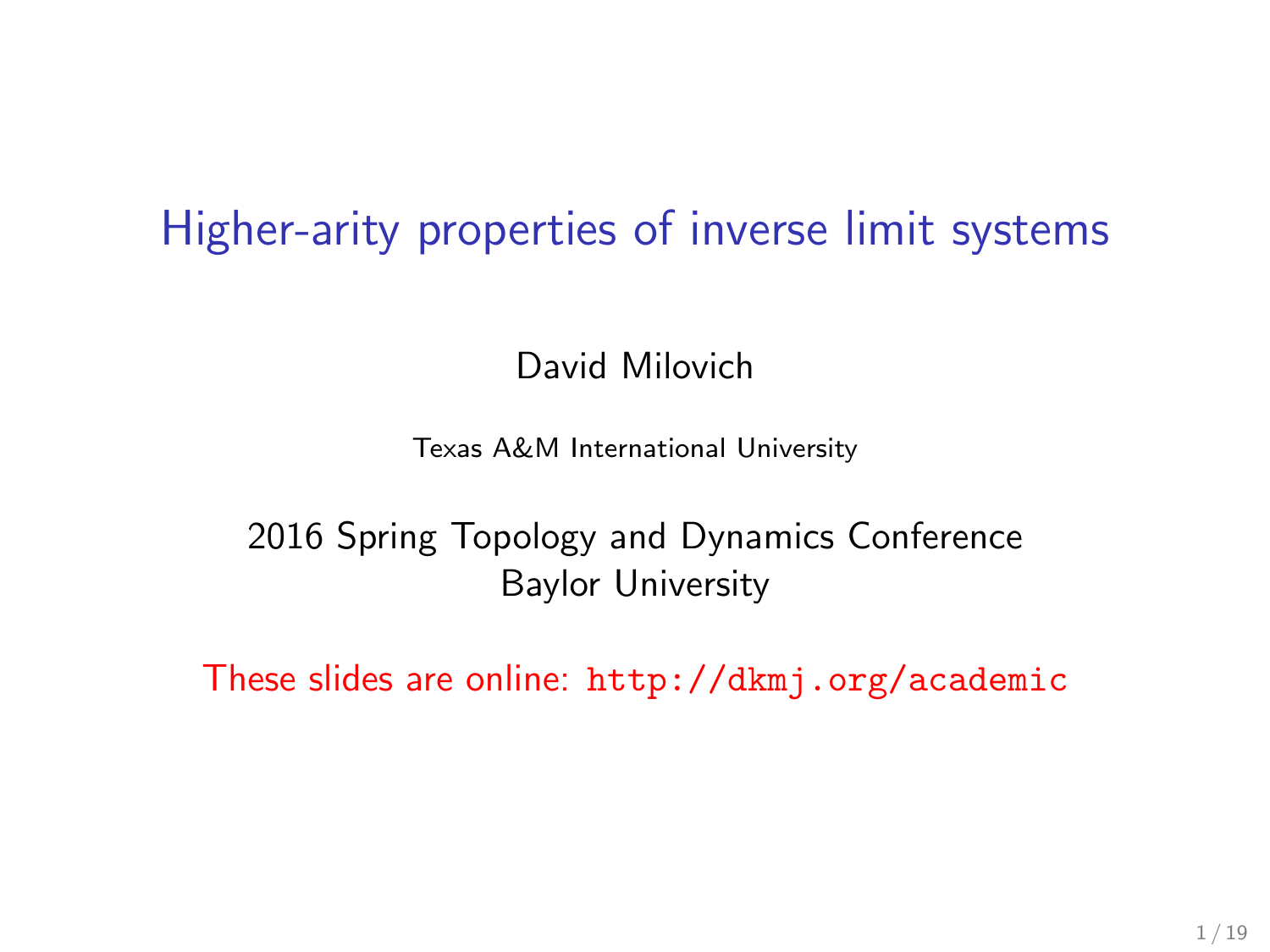# Basic terminology and scope

 $compactum = compact Hausdorff space$ 

Boolean space  $=$  compactum with a clopen base

 $dyadic = continuous image of a power of 2$ 

 $crowded = without isolated points$ 

 $\overline{ccc}$  = every pairwise disjoint family of open sets is countable.

- $\triangleright$  Most of our example spaces will be boolean and dyadic.
- $\triangleright$  All of our example spaces will be crowded ccc compacta.

open map  $=$  function that maps open sets onto open sets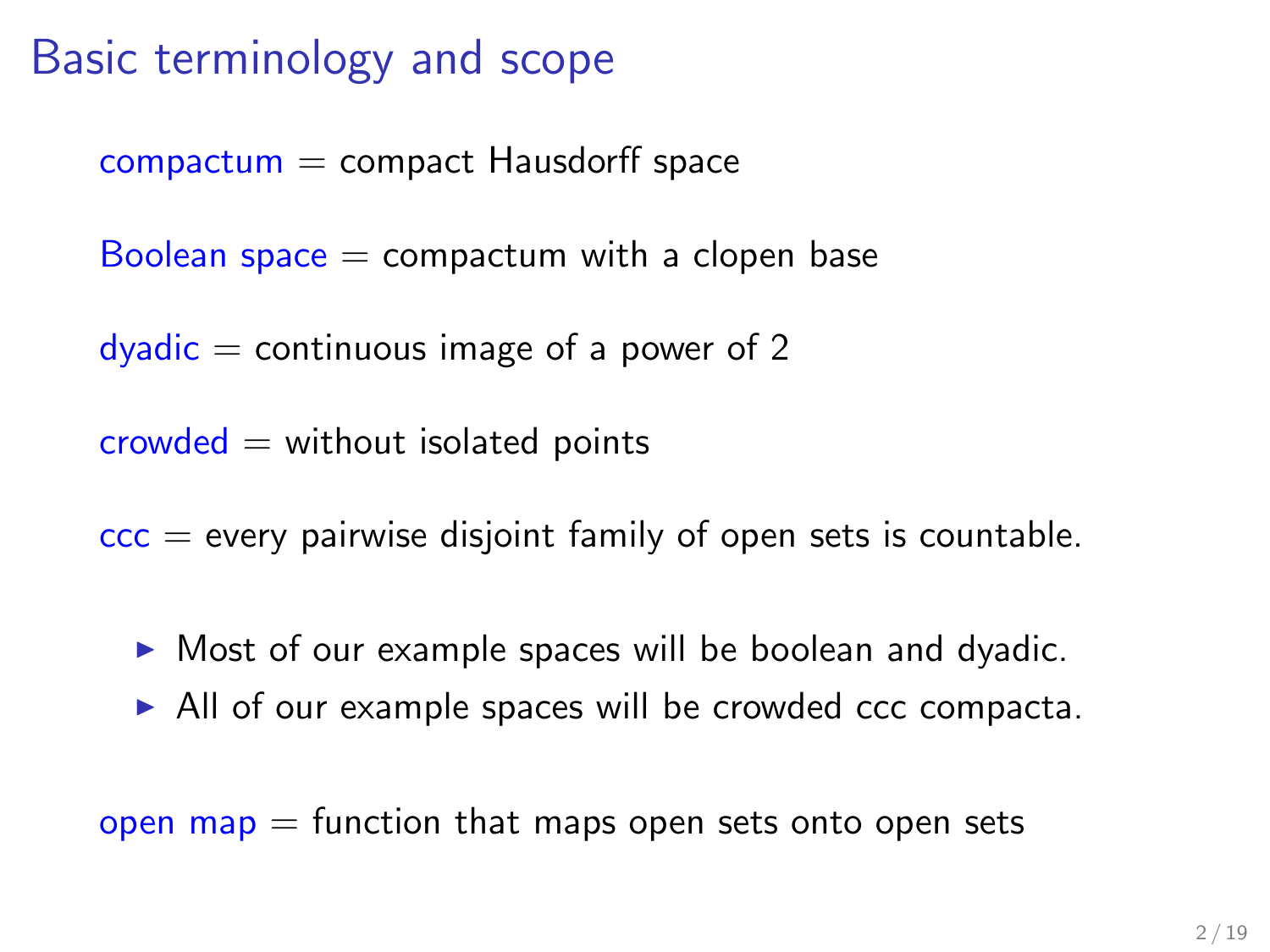## Some notation

 $X \cong Y$  means X is homeomorphic to Y.

 $\pi_0$  and  $\pi_1$  are the first and second coordinate projections:

$$
\pi_0(x,y)=x \text{ and } \pi_1(x,y)=y
$$

 $h = f \times g$  means h is the diagonal product of f and g:

$$
h(x) = (f(x), g(x))
$$

 $Z = f \boxtimes g$  means Z is the fiber product of f and g:

$$
Z = \{(x, y) : f(x) = g(y)\}
$$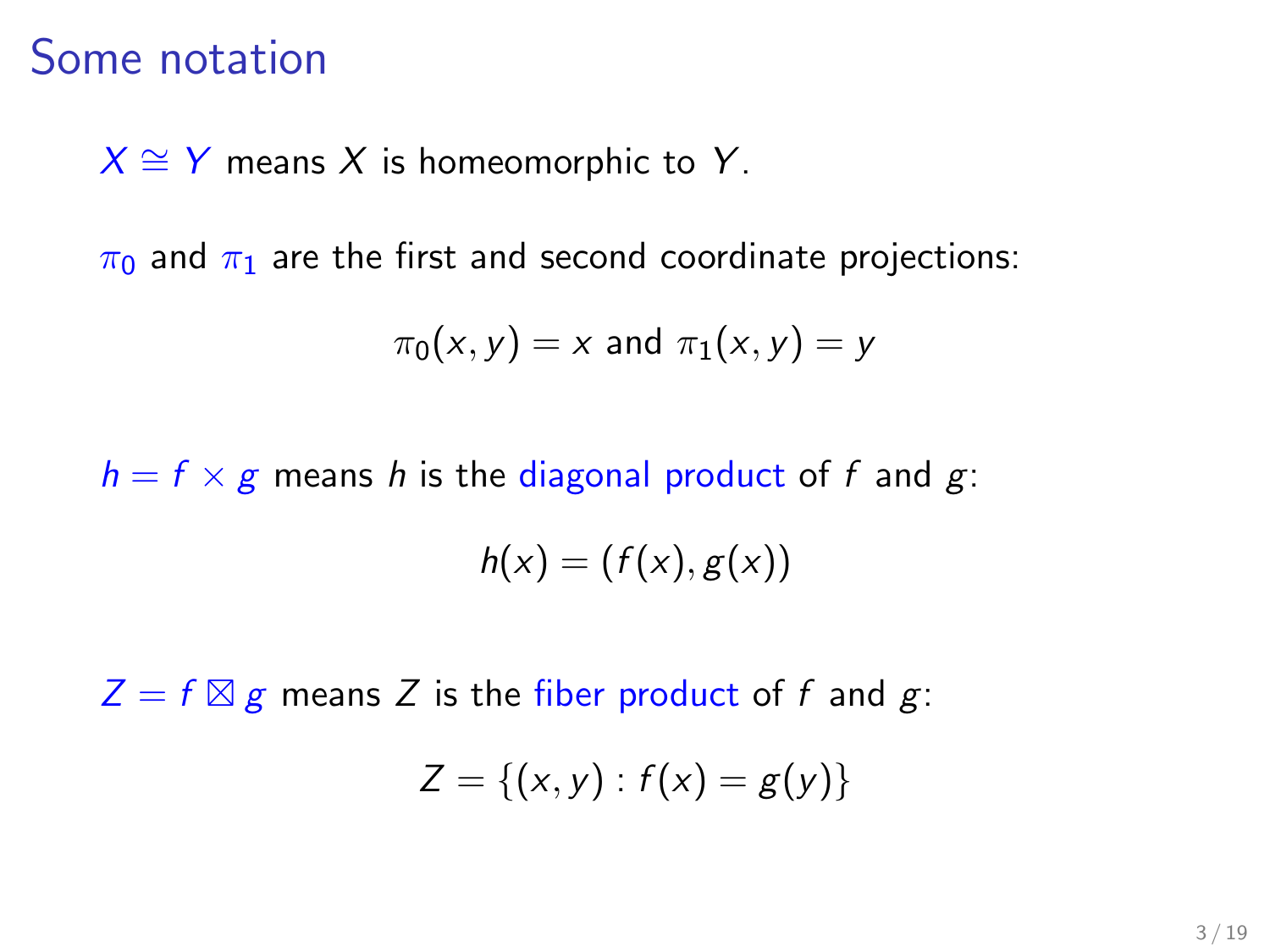- ►  $2^{\kappa}$  is space of all functions from  $\kappa$  to 2.
- $\blacktriangleright$   $(2^{\kappa})^n$  is space of all functions from *n* to  $2^{\kappa}$ .
- $\blacktriangleright$  SP<sup>n</sup>(2<sup> $\kappa$ </sup>) is the quotient space of  $(2^{\kappa})^n$  induced by:  $f \sim g$  iff  $f = g \circ \tau$  for some permutation  $\tau : n \to n$
- ► Given  $0 < m < n < \omega \leq \kappa$ , we have  $(2^{\kappa})^m \cong (2^{\kappa})^n$  since  $|\kappa \times m| = |\kappa \times n|.$
- ► Is  $SP^m(2^{\kappa}) \cong SP^n(2^{\kappa})$ ?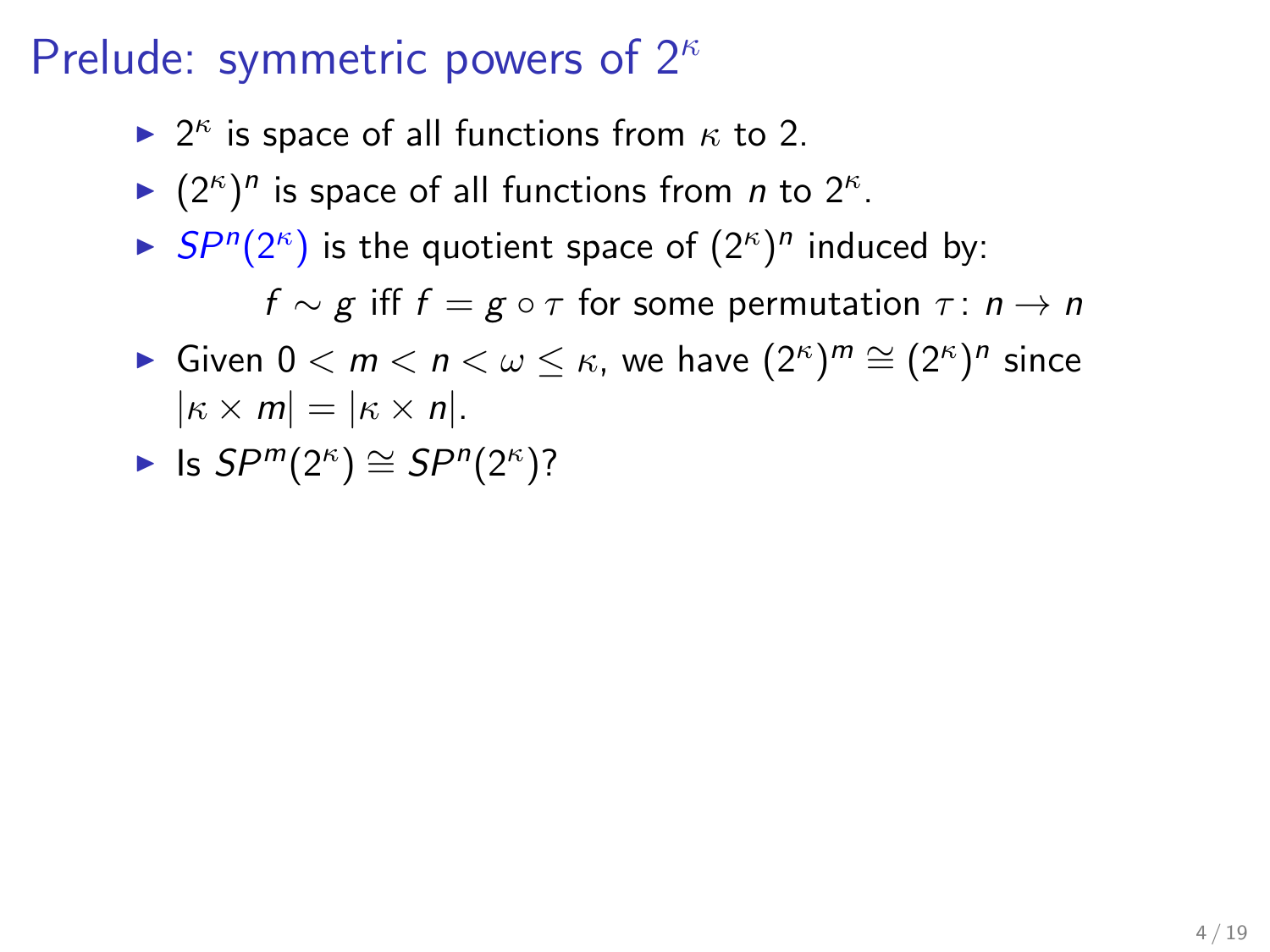- ►  $2^{\kappa}$  is space of all functions from  $\kappa$  to 2.
- $\blacktriangleright$   $(2^{\kappa})^n$  is space of all functions from *n* to  $2^{\kappa}$ .
- $\blacktriangleright$  SP<sup>n</sup>(2<sup> $\kappa$ </sup>) is the quotient space of  $(2^{\kappa})^n$  induced by:  $f \sim g$  iff  $f = g \circ \tau$  for some permutation  $\tau : n \to n$
- ► Given  $0 < m < n < \omega \leq \kappa$ , we have  $(2^{\kappa})^m \cong (2^{\kappa})^n$  since  $|\kappa \times m| = |\kappa \times n|.$

► Is 
$$
SP^m(2^{\kappa}) \cong SP^n(2^{\kappa})
$$
?

If  $\kappa = \omega$ , then  $SP^{m}(2^{\kappa}) \cong SP^{n}(2^{\kappa}) \cong 2^{\kappa}$  simply because  $2^{\omega}$  is up to homeomorphism the only second countable crowded Boolean space.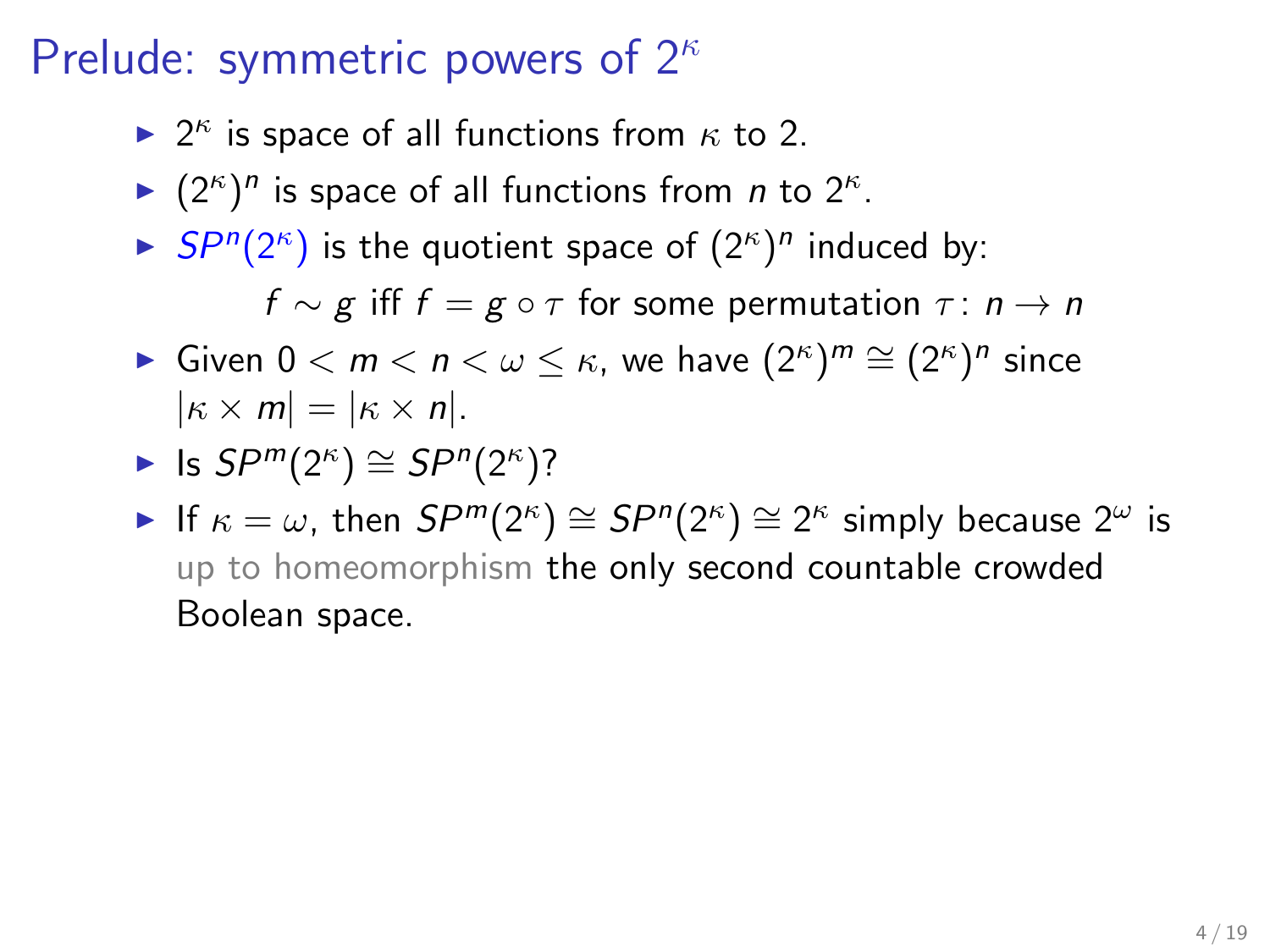- ►  $2^{\kappa}$  is space of all functions from  $\kappa$  to 2.
- $\blacktriangleright$   $(2^{\kappa})^n$  is space of all functions from *n* to  $2^{\kappa}$ .
- $\blacktriangleright$  SP<sup>n</sup>(2<sup> $\kappa$ </sup>) is the quotient space of  $(2^{\kappa})^n$  induced by:  $f \sim \varrho$  iff  $f = \varrho \circ \tau$  for some permutation  $\tau : n \to n$
- ► Given  $0 < m < n < \omega \leq \kappa$ , we have  $(2^{\kappa})^m \cong (2^{\kappa})^n$  since  $|\kappa \times m| = |\kappa \times n|.$

► Is 
$$
SP^m(2^{\kappa}) \cong SP^n(2^{\kappa})
$$
?

- If  $\kappa = \omega$ , then  $SP^{m}(2^{\kappa}) \cong SP^{n}(2^{\kappa}) \cong 2^{\kappa}$  simply because  $2^{\omega}$  is up to homeomorphism the only second countable crowded Boolean space.
- ► (Ščepin) If  $\kappa = \omega_1$  then again  $SP^m(2^{\kappa}) \cong SP^n(2^{\kappa}) \cong 2^{\kappa}$ . However, the proof is a lot harder.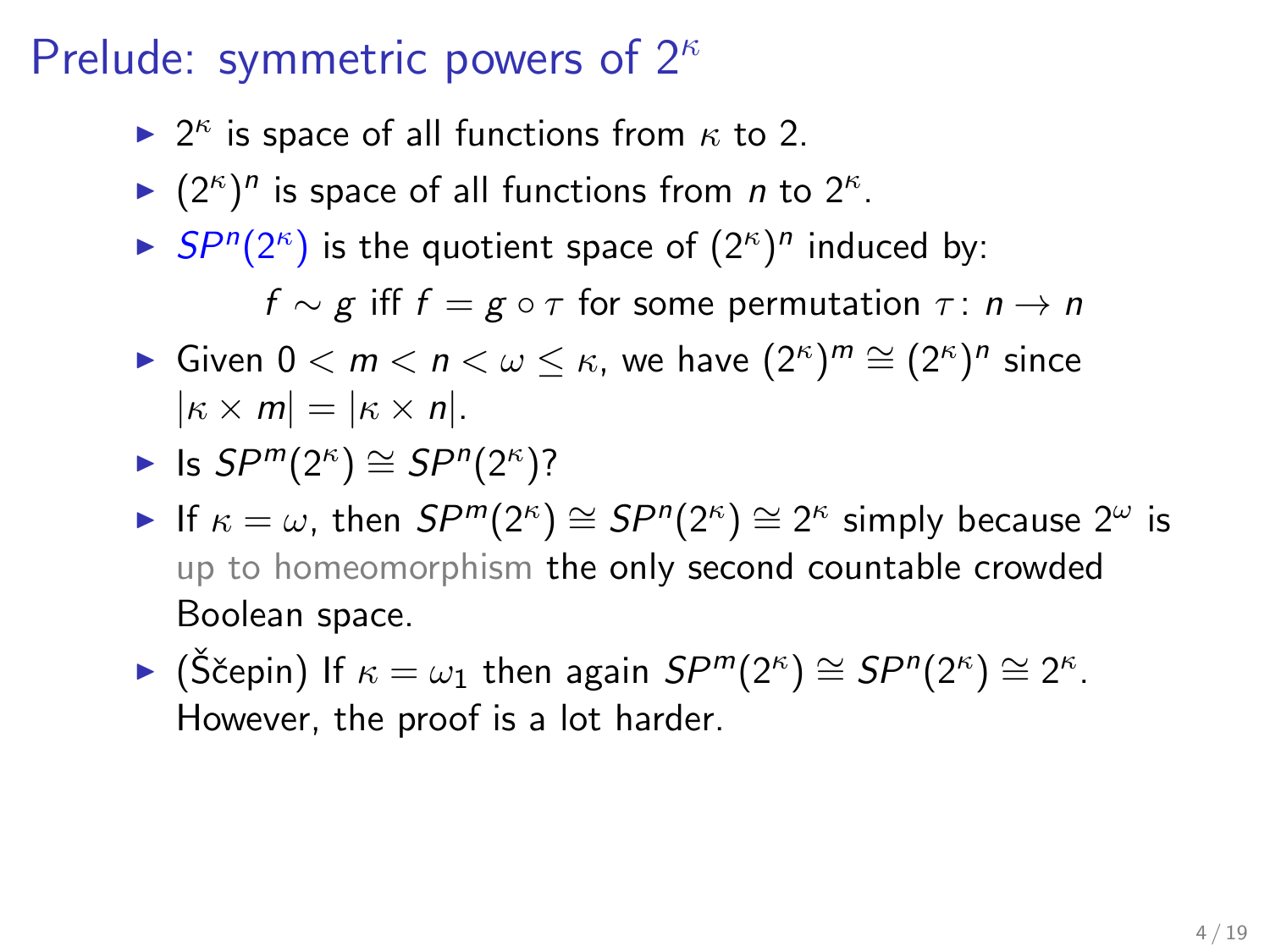- ►  $2^{\kappa}$  is space of all functions from  $\kappa$  to 2.
- $\blacktriangleright$   $(2^{\kappa})^n$  is space of all functions from *n* to  $2^{\kappa}$ .
- $\blacktriangleright$  SP<sup>n</sup>(2<sup> $\kappa$ </sup>) is the quotient space of  $(2^{\kappa})^n$  induced by:  $f \sim \varrho$  iff  $f = \varrho \circ \tau$  for some permutation  $\tau : n \to n$
- ► Given  $0 < m < n < \omega \leq \kappa$ , we have  $(2^{\kappa})^m \cong (2^{\kappa})^n$  since  $|\kappa \times m| = |\kappa \times n|.$

► Is 
$$
SP^m(2^{\kappa}) \cong SP^n(2^{\kappa})
$$
?

- If  $\kappa = \omega$ , then  $SP^{m}(2^{\kappa}) \cong SP^{n}(2^{\kappa}) \cong 2^{\kappa}$  simply because  $2^{\omega}$  is up to homeomorphism the only second countable crowded Boolean space.
- ► (Ščepin) If  $\kappa = \omega_1$  then again  $SP^m(2^{\kappa}) \cong SP^n(2^{\kappa}) \cong 2^{\kappa}$ . However, the proof is a lot harder.
- ► (Ščepin) If  $\kappa \geq \omega_2$  then  $SP^m(2^{\kappa}) \ncong SP^n(2^{\kappa})$ .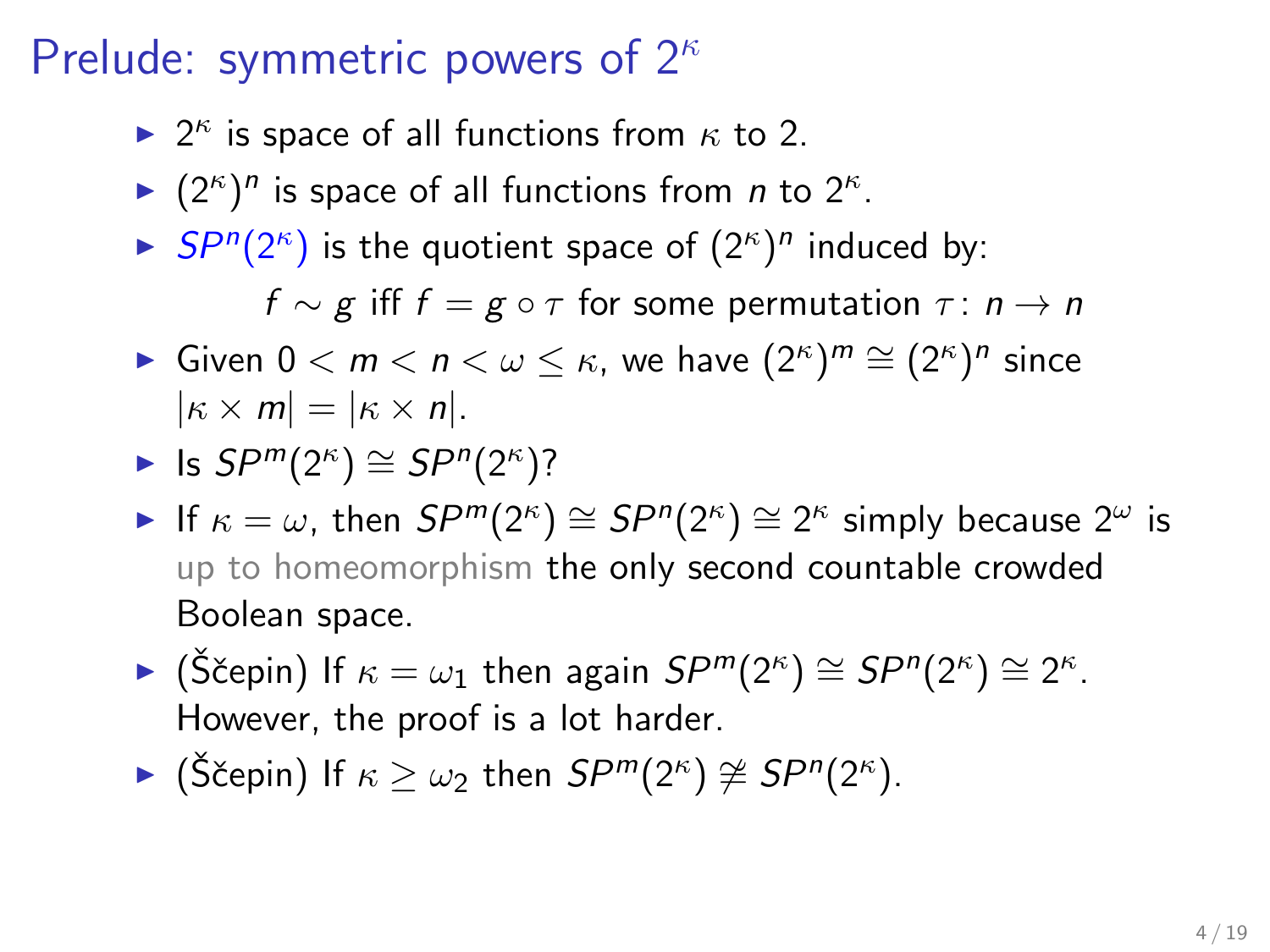- ►  $2^{\kappa}$  is space of all functions from  $\kappa$  to 2.
- $\blacktriangleright$   $(2^{\kappa})^n$  is space of all functions from *n* to  $2^{\kappa}$ .
- $\blacktriangleright$  SP<sup>n</sup>(2<sup> $\kappa$ </sup>) is the quotient space of  $(2^{\kappa})^n$  induced by:  $f \sim g$  iff  $f = g \circ \tau$  for some permutation  $\tau : n \to n$
- ► Given  $0 < m < n < \omega \leq \kappa$ , we have  $(2^{\kappa})^m \cong (2^{\kappa})^n$  since  $|\kappa \times m| = |\kappa \times n|.$

► Is 
$$
SP^m(2^{\kappa}) \cong SP^n(2^{\kappa})
$$
?

- If  $\kappa = \omega$ , then  $SP^{m}(2^{\kappa}) \cong SP^{n}(2^{\kappa}) \cong 2^{\kappa}$  simply because  $2^{\omega}$  is up to homeomorphism the only second countable crowded Boolean space.
- ► (Ščepin) If  $\kappa = \omega_1$  then again  $SP^m(2^{\kappa}) \cong SP^n(2^{\kappa}) \cong 2^{\kappa}$ . However, the proof is a lot harder.
- ► (Ščepin) If  $\kappa \geq \omega_2$  then  $SP^m(2^{\kappa}) \ncong SP^n(2^{\kappa})$ . In fact, S̆čepin's proof shows that  $SP^n(2^{\kappa})$  is not a retract of any homeomorphic copy of  $SP^m(2^{\kappa})$ .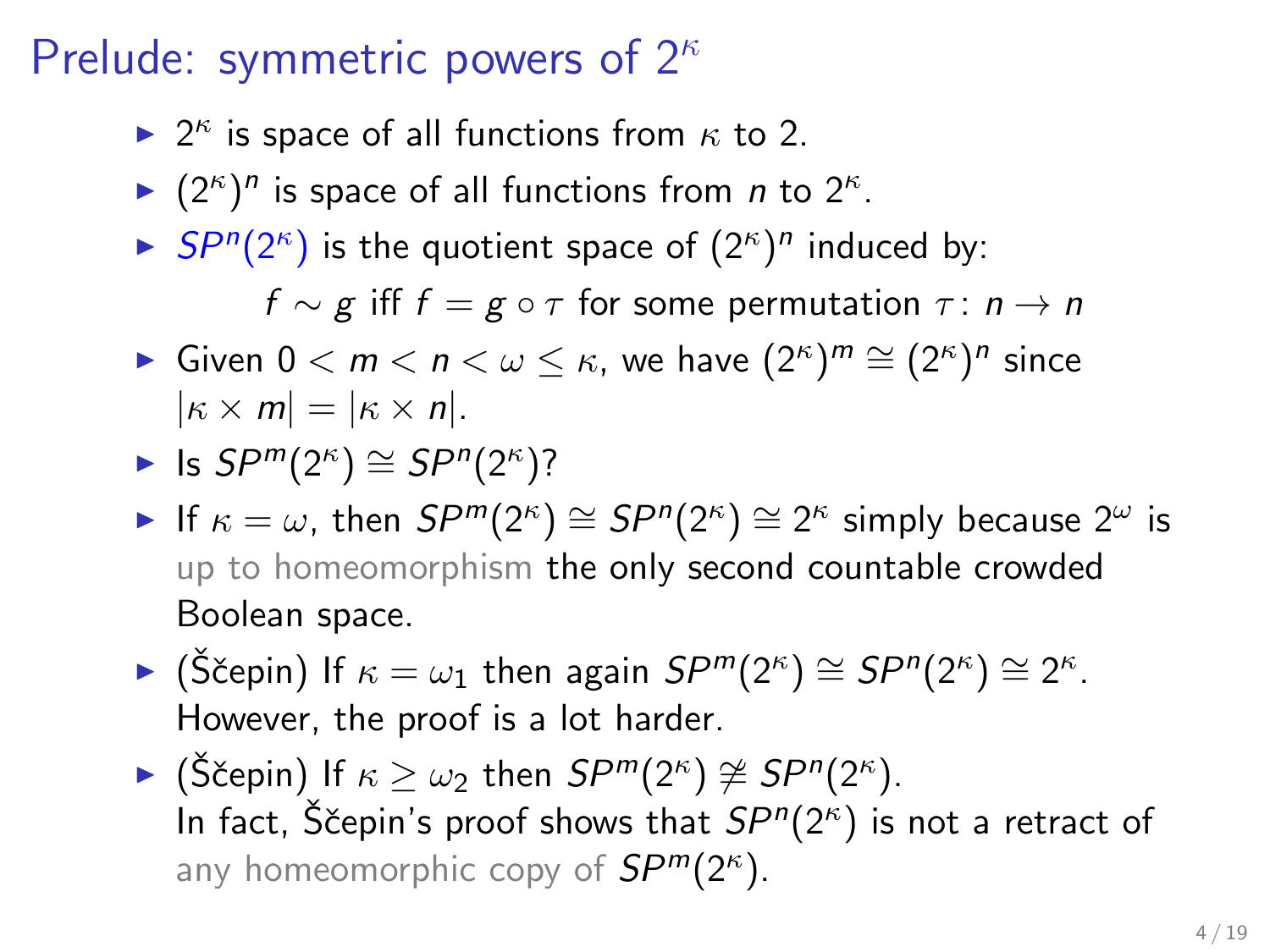So, why isn't, say,  $SP^7(2^{\omega_2})$  a retract of  $SP^6(2^{\omega_2})$ ?

#### Lemma

Given a cardinal  $\kappa$ , the following are equivalent:

- $\blacktriangleright$   $\kappa > \omega_2$ .
- $\triangleright$  There exist M, N  $\prec$  H( $\theta$ ) such that M ∩ κ ⊄ M ∩ κ ⊄ M ∩ κ.
- $\triangleright$  There exist countable M, N  $\prec$  H( $\theta$ ) such that  $M \cap \kappa \not\subseteq N \cap \kappa \not\subseteq M \cap \kappa$ .

### Definition

" $M \prec H(\theta)$ " implies that M satisfies arbitrary finite lists of finitary closure properties that I don't want to write down. More precisely:

- $\blacktriangleright M \prec H(\theta)$  means  $(M, \in \upharpoonright M, \sqsubset \upharpoonright M)$  is a first-order elementary submodel of a set-theoretic universe well-ordered by  $\Box$ .
- $\triangleright$  To avoid going beyond ZFC, choose a "universe" of the form  $(H(\theta), \in, \sqsubset)$  for  $\theta$  a regular cardinal large enough that  $H(\theta)$ has all the power sets we need for the argument at hand.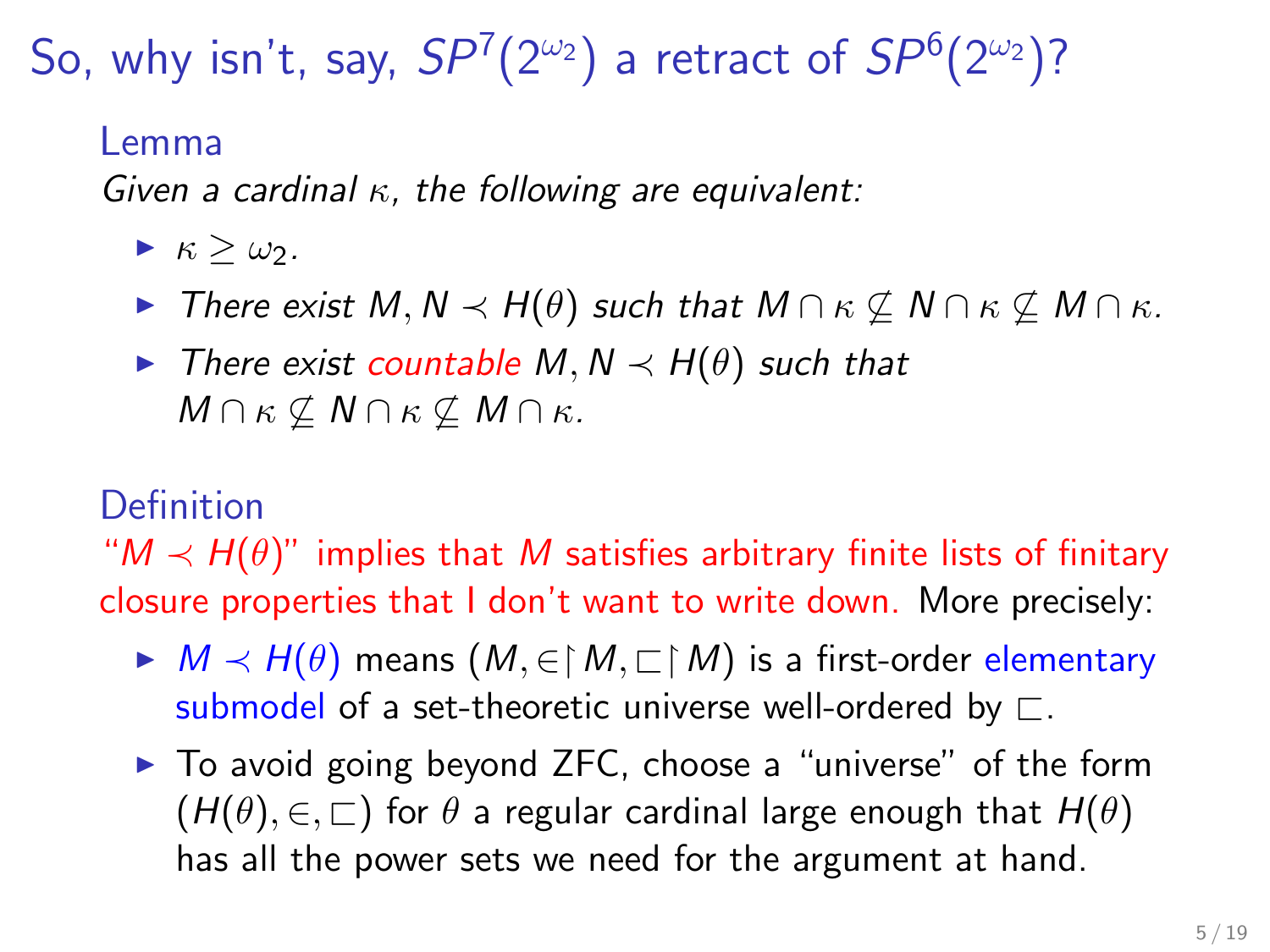## An impossible fiber retract

Let 
$$
SP^7(2^{\omega_2})
$$
  $\longrightarrow$   $SP^6(2^{\omega_2})$   $\longrightarrow$   $SP^7(2^{\omega_2})$ .

Let  $N_0, N_1 \prec H(\theta)$  with  $f, g \in N_i$  and  $E_i = N_i \cap \omega_2 \not\subseteq E_{1-i}$ . Let  $Y_j = SP^j(2^{E_0 \cup E_1})$  for each  $j \in \{6, 7\}$ .

Let  $Z_j$  be the fiber product  $\pi^{E_0}_{i,B}$  $^{E_0}_{j,E_0\cap E_1}\boxtimes \pi^{E_1}_{j,E}$  $j, E_0 \cap E_1$ where  $\pi^B_{j,A}\colon S P^j(2^B)\to S P^j(2^A)$ ,  $f/\!\!\sim\,\mapsto ((f_i\restriction A)_{i .$ 

Then the diagonal product  $\zeta_j = \pi_{j,E_0}^{E_0 \cup E_1}$  $\frac{E_0\cup E_1}{E_0}\times \pi_{j,E_1}^{E_0\cup E_1}$  $j, E_1$  maps  $Y_j$  into  $Z_j$ .



- $\blacktriangleright$   $\zeta$  has a fiber of size 7!.
- $\triangleright$   $\zeta_6$  has no fibers larger than 6!.
- $\blacktriangleright$  Contradiction!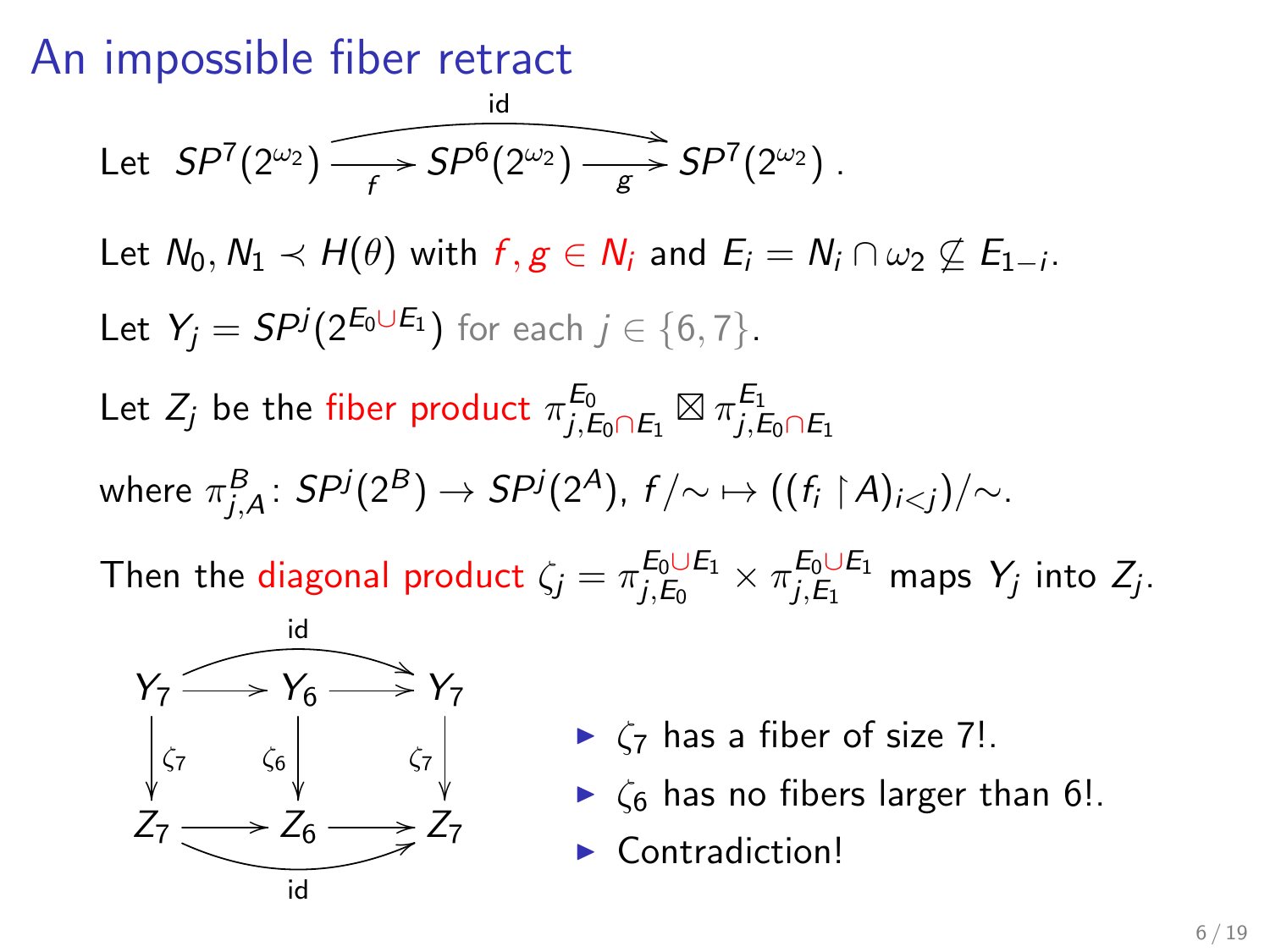Why are there fibers of size 7!?

Let  $a \in (2^{E_0 \cap E_1})^7$  and  $a_i = a_j$  for all  $i < j < 7$ . Let  $b \in (2^{E_0 \setminus E_1})^7$  and  $b_i \neq b_j$  for all  $i < j < 7$ . Let  $c\in (2^{E_1\setminus E_0})^7$  and  $c_i\neq c_j$  for all  $i< j< 7$ . Then, for all permutations  $\rho, \sigma: 7 \rightarrow 7$ :

$$
\zeta_7((a_i \cup b_{\rho(i)} \cup c_{\sigma(i)})_{i<7})/\sim) = \zeta_7((a_i \cup b_i \cup c_{\tau(i)})_{i<7})/\sim)
$$
  
= ((a\_i \cup b\_i)\_{i<7}/\sim, (a\_i \cup c\_{\tau(i)})\_{i<7}/\sim)  
= ((a\_i \cup b\_i)\_{i<7}/\sim, (a\_i \cup c\_i)\_{i<7}/\sim)

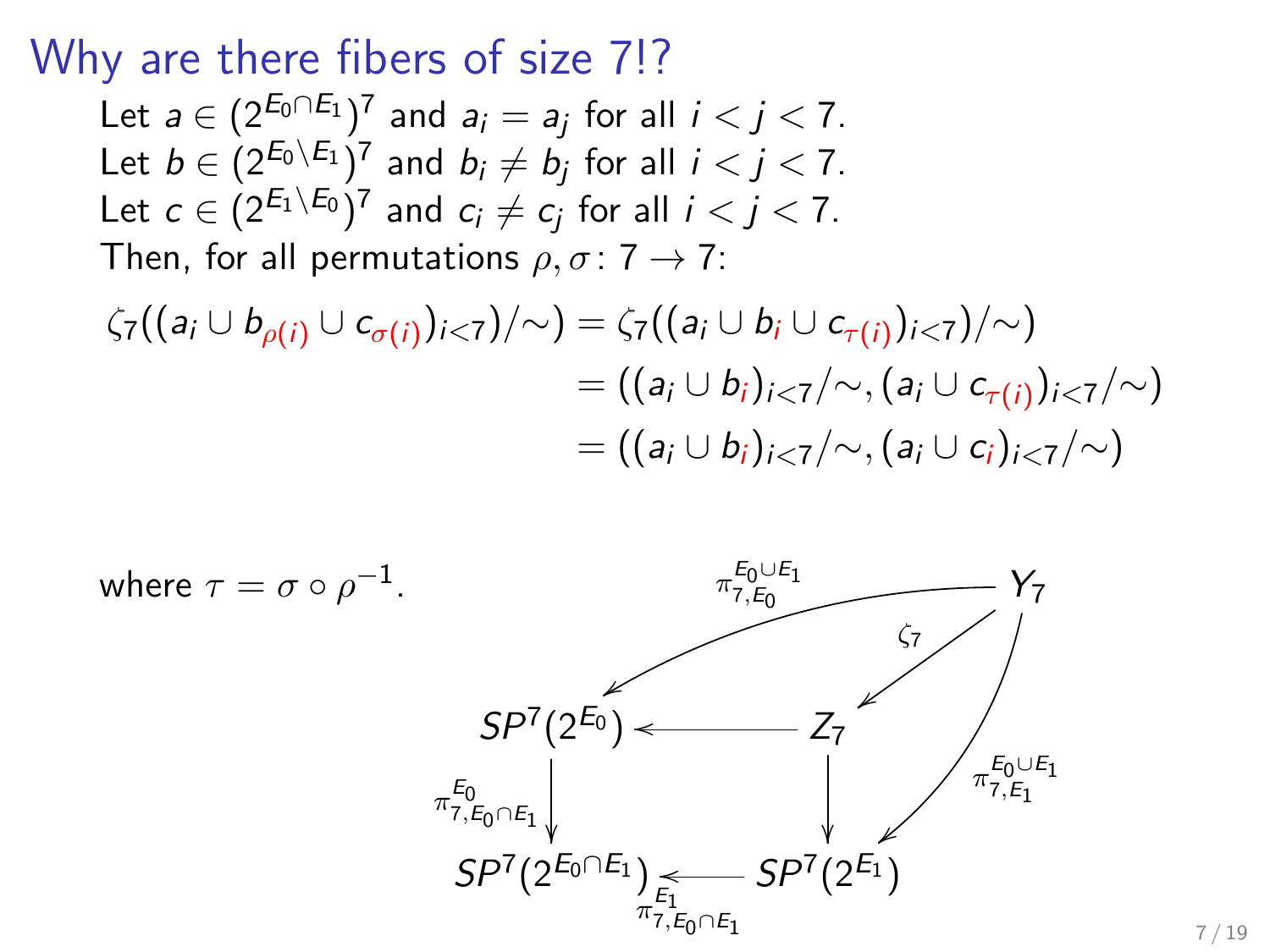## What new symmetries break at  $\omega_3$ ?

"Symmetry breaking" at  $\omega_2$  is not just for symmetric powers. For example,  $2^{\omega_1}$  is homeomorphic to its Vietoris hyperspace  $\exp(2^{\omega_1})$ (Ščepin) but exp( $2^{\omega_2}$ ) is not a continuous image of  $2^{\omega_2}$  (Shapiro).

Are there analogous phenomena at  $\omega_3$ ?

Bell's non-supercompact dyadic compactum of weight  $\omega_3$  is loosely analogous. However, we don't know if  $\omega_3$  is least possible. At least our lemma about  $\omega_2$  has a clear analog:

#### Lemma

Let  $0 < d < \omega$  and let  $\kappa$  be a cardinal. The following are equivalent.

- $\blacktriangleright$   $\kappa > \omega_d$ .
- ► There exist  $\mathsf{N}_0,\ldots,\mathsf{N}_{d-1}\prec \mathsf{H}(\theta)$  such that  $\kappa\cap \bigcap_{j\neq i}\mathsf{N}_j\not\subseteq \mathsf{N}_i$ for all  $i < d$ .
- $\triangleright$  There exist countable  $N_0, \ldots, N_{d-1} \prec H(\theta)$  such that  $\kappa \cap \bigcap_{j \neq i} \mathit{N}_j \not\subseteq \mathit{N}_i$  for all  $i < d$ .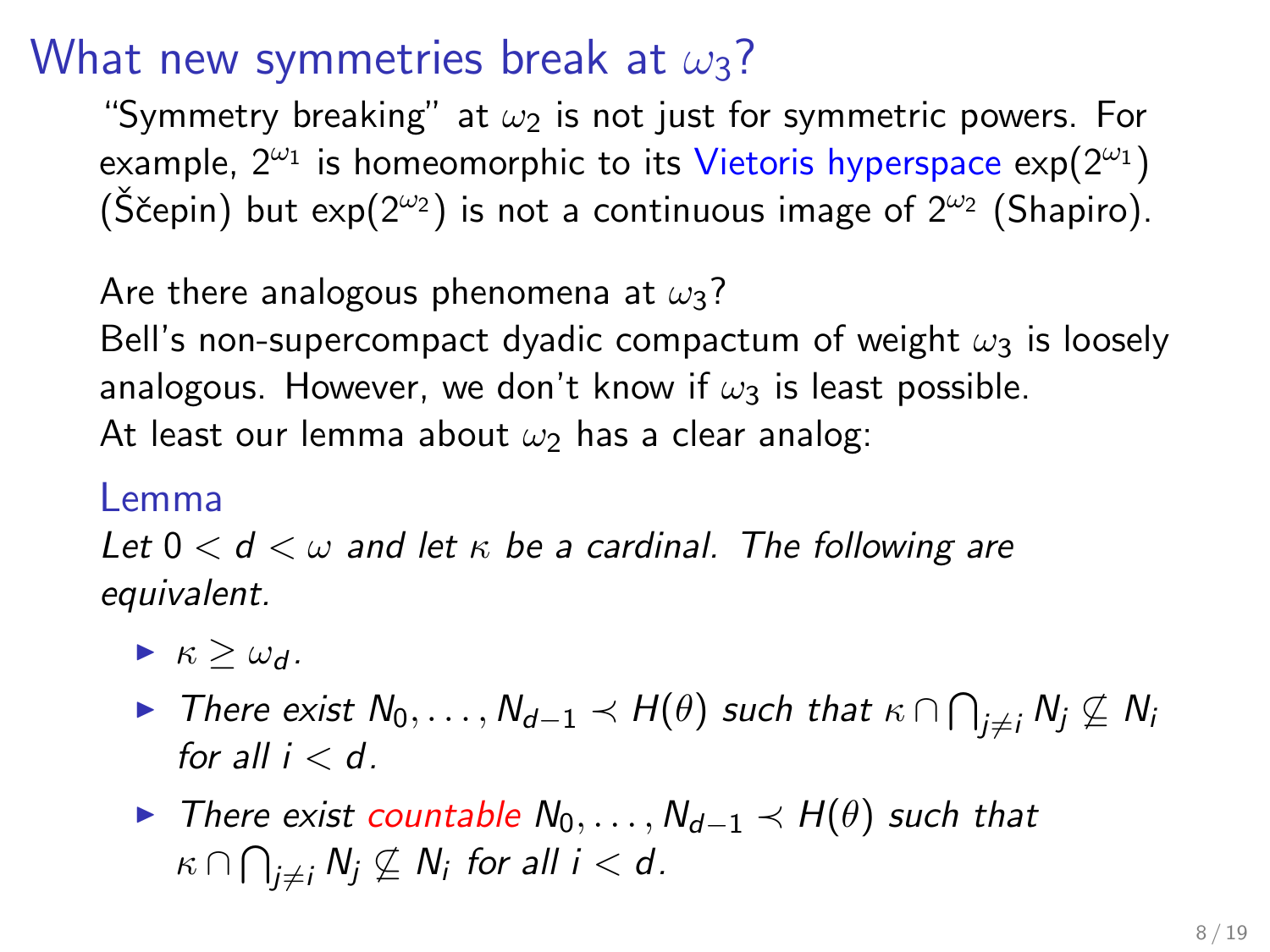# Quotients induced by elementary submodels

Suppose that X is  $T_{3.5}$ , I is a set, and  $X \in N_i \prec H(\theta)$  for all  $i \in I$ . (By " $X \in N$ " we actually mean "the topology of X is an element of  $N_i$ .")

**Definition** 

 $p\not\sim q$  if  $f(p)\neq f(q)$  for some  $f\in C(X,\mathbb{R})\cap\bigcup_{i\in I}N_i$ . Let  $X/\bigcup_{i\in I}N_i$  be the quotient space induced by  $\sim$ . Let  $\mathcal{Q}_{\bigcup_{i\in I}N_i}$  be the associated quotient map.

#### Lemma

If X is a compactum, or even just  $T_4$ , then the following are equivalent:

- $\rightarrow p \not\sim q$
- ▶ p and q have disjoint closed neighborhoods  $U, V \in N_i$  for some i.
- $\triangleright$  p and q have disjoint closed  $G_\delta$  neighborhoods  $U \in N_i$  and  $V \in N_j$  for some i, j.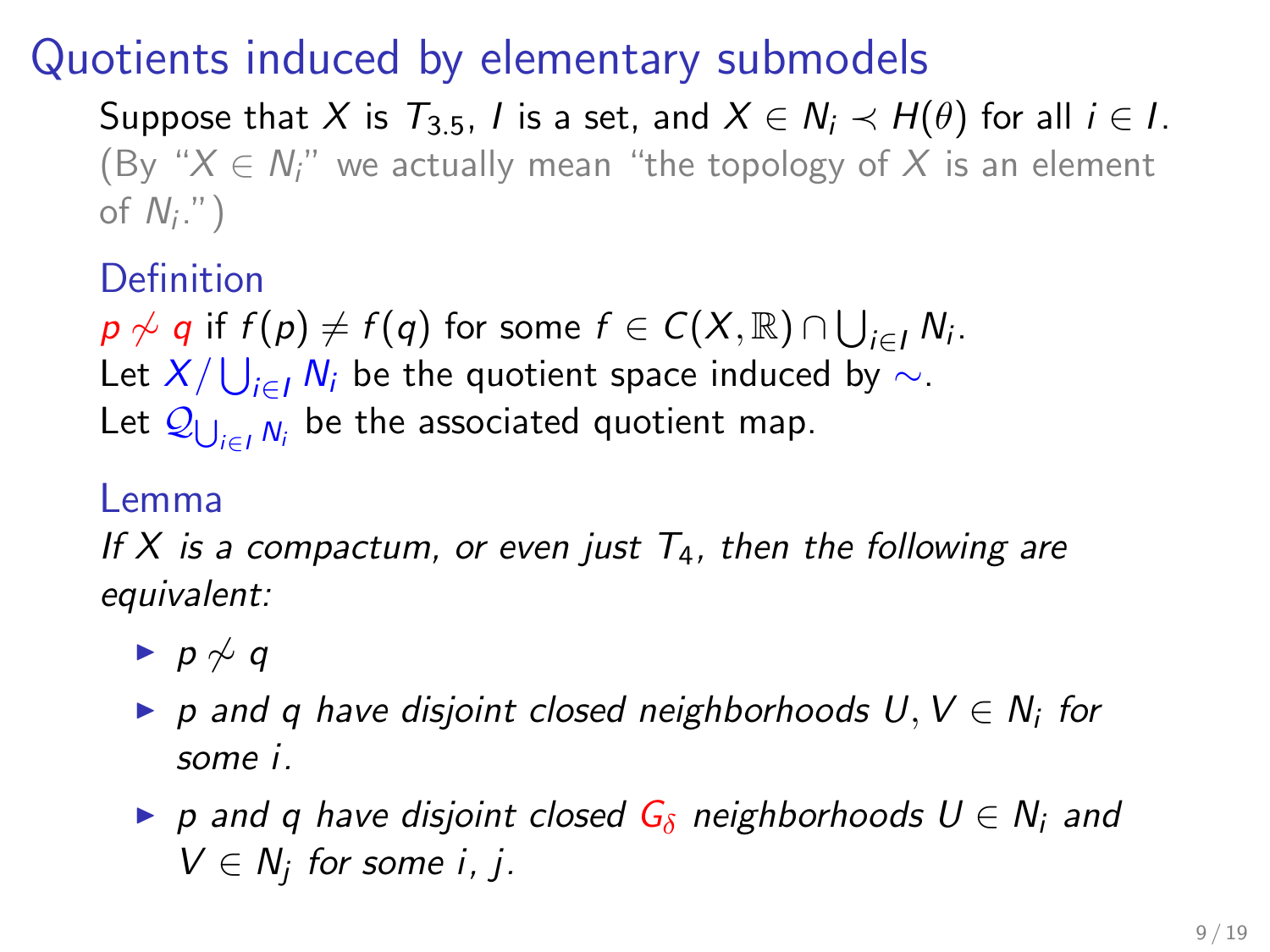## Open quotient maps

When is the quotient map  $Q_S$  an open map?

### Example

Given  $X = \omega_1 + 1$  and a countable  $N \prec H(\theta)$ , we have:

**►** There is a natural homeomorphism  $h: X/N \cong \delta + 1$  where  $\delta = \omega_1 \cap N$ :

$$
h(\mathcal{Q}_N(\alpha)) = \begin{cases} \alpha & \text{if } \alpha < \delta \\ \delta & \text{if } \alpha \geq \delta \end{cases}
$$

- In h o  $\mathcal{Q}_N$  sends the isolated point  $\delta + 1$  to the limit point  $\delta$ .
- **►** Therefore,  $h \circ Q_N$  maps an open singleton onto a non-open singleton.
- **►** Therefore,  $h \circ Q_N$  is not an open map.
- $\blacktriangleright$  Therefore,  $\mathcal{Q}_N$  is not an open map.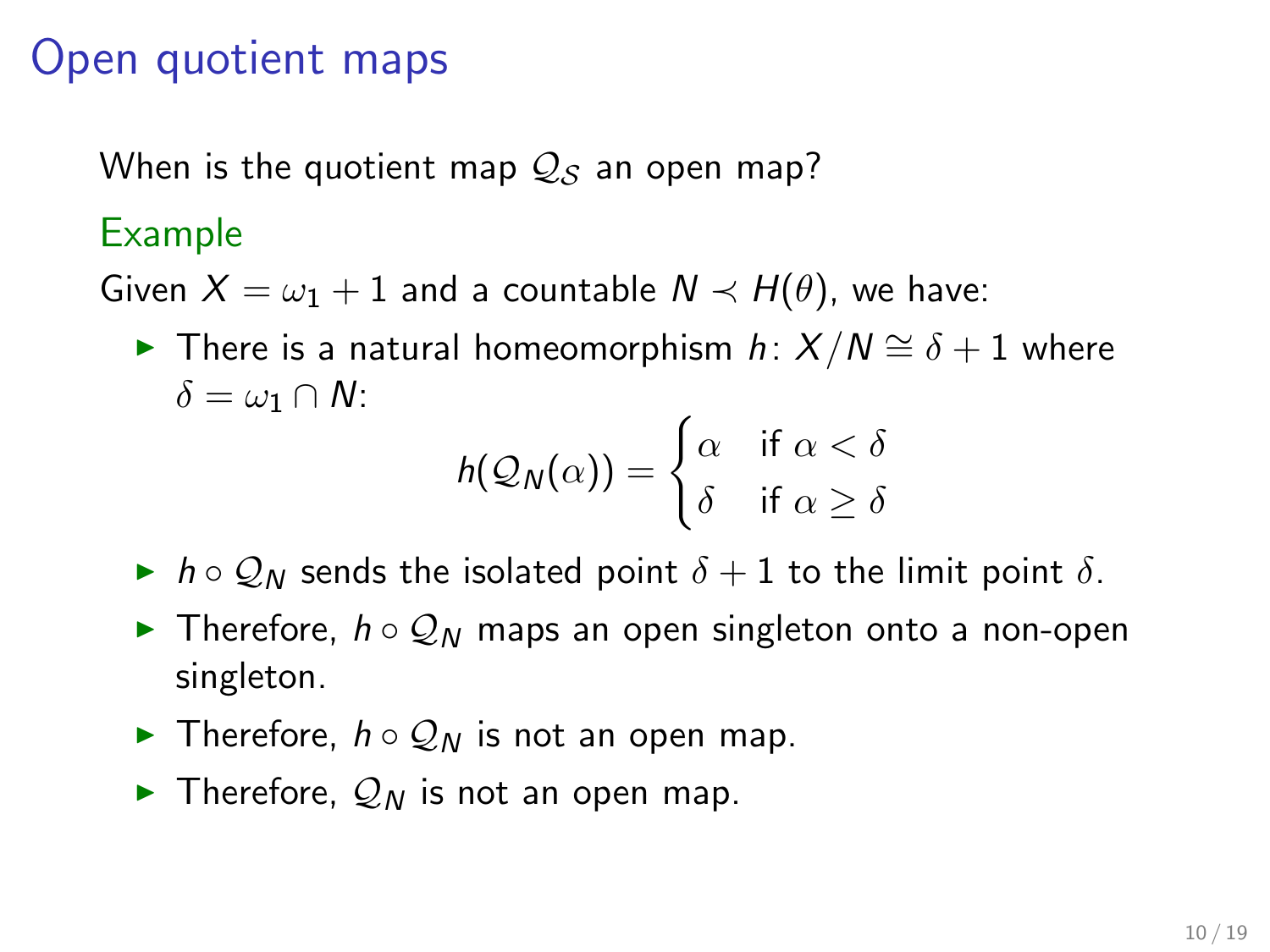# Open generation

# Theorem (Ščepin, essentially)

Given a compactum  $X$ , the following are equivalent.

- 1.  $Q_N$ :  $X \to X/N$  is open for all  $N \prec H(\theta)$  with  $X \in N$ .
- 2.  $Q_N$ :  $X \to X/N$  is open for all countable  $N \prec H(\theta)$  with  $X \in N$
- 3. X has a distance function  $\rho(x, C)$  between points and regular closed sets that satisfies certain axioms. . .
- 4. X has a "capacity," a precursor to  $\rho$  as above consisting of maps  $\varepsilon_B$ :  $B \to [0, 1]$  where B ranges over a base of X and...

Ščepin stated his results in terms of special kinds of inverse limits instead of elementary submodels.

### Definition

Say that a compactum X is openly generated  $(OG)$  if it satisfies the above conditions.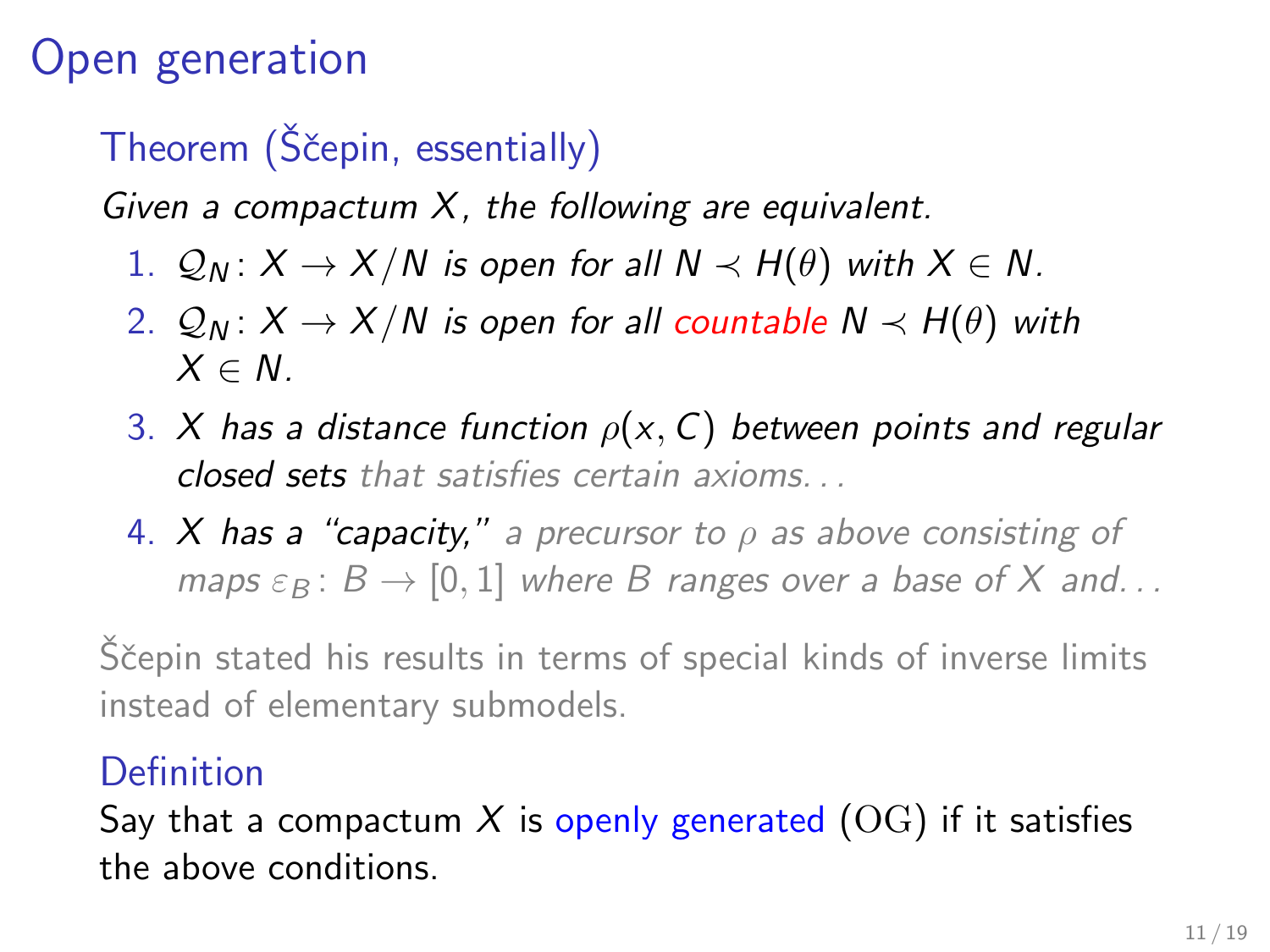## Retracts of  $2^k$

### **Definition**

Say that a space is Dugundji if it is  $\cong$  a retract of a power of 2.

# Theorem (Ščepin)

- $\blacktriangleright$  All Dugundji spaces are OG.
- All OG Boolean spaces of weight  $\leq \omega_1$  are Dugundji.
- $\blacktriangleright$  2<sup> $\omega_1$ </sup> is the only Dugundji space with all points of character  $\omega_1$ .

### **Corollary**

 $2^{\omega_1} \cong SP^n(2^{\omega_1}) \cong \exp(2^{\omega_1}).$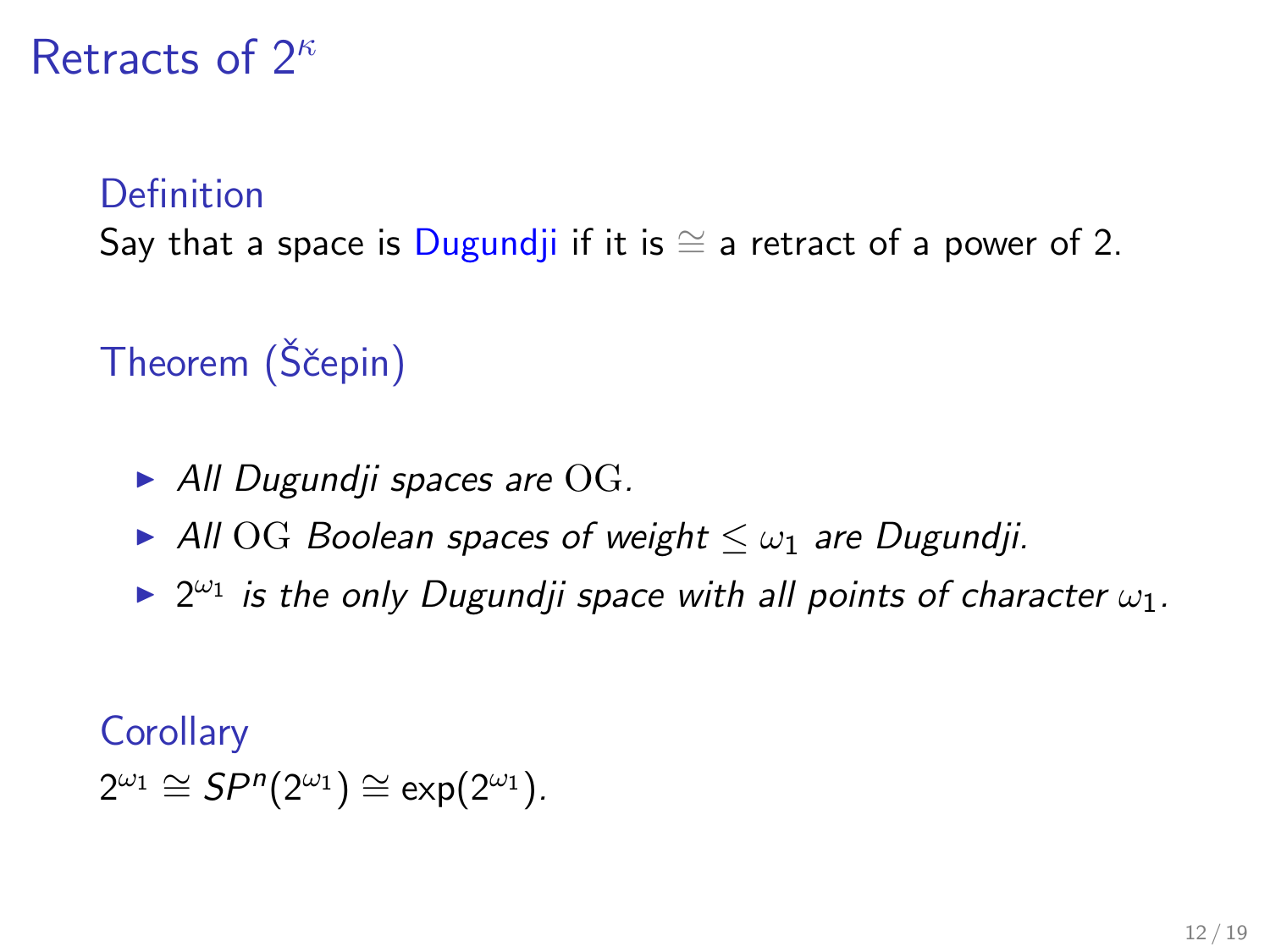# d-ary open generation

#### Lemma

Given a compactum X and  $d < \omega$ , the following are equivalent.

- ►  $\mathcal{Q}_{\bigcup_{i is open for all  $N_0,\ldots,N_{d-1}\prec H(\theta)$  with  $X\in N_i.$$
- ►  $\mathcal{Q}_{\bigcup_{i< d-1} N_i}$  is open for all countable  $N_0, \ldots, N_{d-1} \prec H(\theta)$ with  $X \in N_i$ .

### Definition

Say that a compactum X is d-arily openly generated  $(\text{OG}_d)$  if it satisfies the above conditions.

Remarks:

- All compacta are  $OG_1$ .
- $\triangleright$  OG<sub>2</sub> is the same as OG.
- If  $n > m$ , then  $\text{OG}_n$  implies  $\text{OG}_m$ .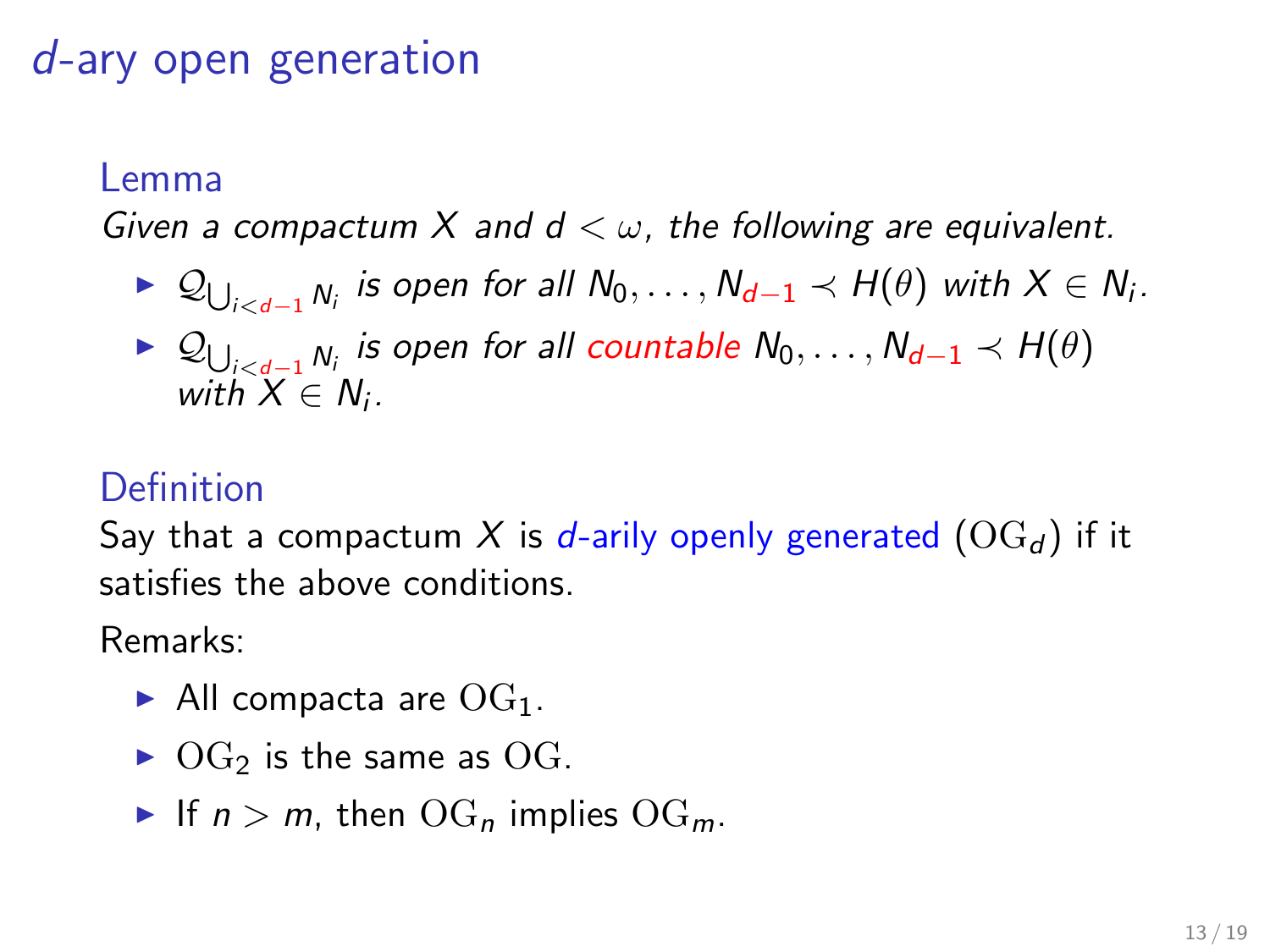# A hierarchy theorem

Theorem (Milovich)

- 1. The Dugundji spaces are exactly the  $\overline{\text{OG}}_{\leq w}$  boolean spaces.
- <span id="page-17-0"></span>2. All  $\text{OG}_{d+1}$  Boolean spaces of weight  $\lt \omega_d$  are Dugundji.
- <span id="page-17-1"></span>3. There is a Boolean space Y of weight  $\omega_d$  that is  $\text{OG}_d$  but not  $OG_{d+1}$ .

(Our set-theoretic lemma about  $\omega_d$  is relevant to proving [2](#page-17-0) and [3.](#page-17-1))

### **Corollary**

 $\mathsf{exp}(2^{\omega_2})$  and  $\mathsf{S}P^n(2^{\omega_2})$  (for  $n\geq 2)$  are  $\mathrm{OG}_2$  but not  $\mathrm{OG}_3$ .

### Question

For  $d \geq 3$ , the only known Y as above is an ad-hoc construction. Is there a "natural" space that is  $OG_3$  but not  $OG_4$ ?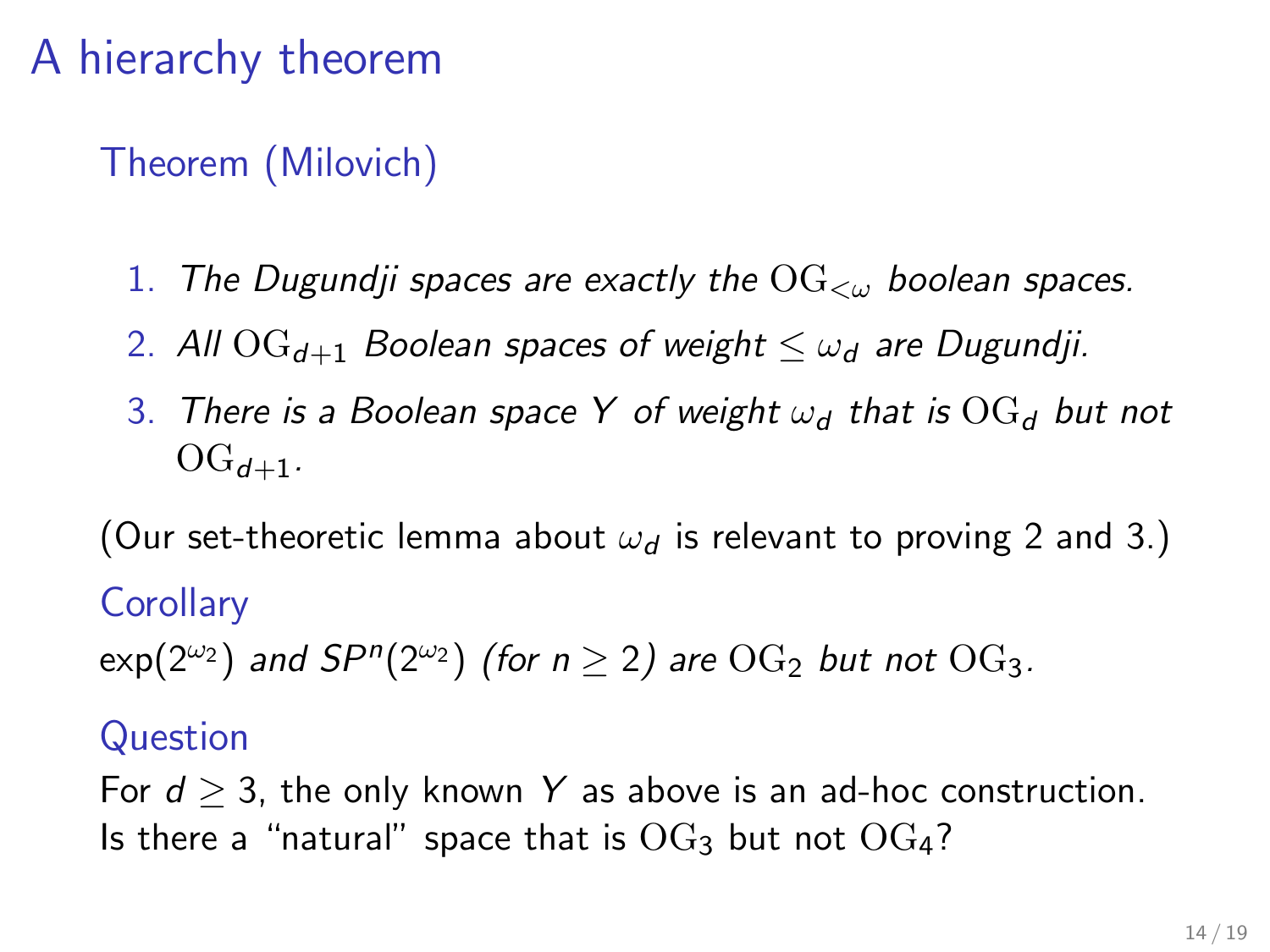## Inverse semilattice system

An inverse limit system

$$
((X_i)_{i\in P}, (f_{i,j}\colon X_j\to X_i)_{i
$$



is an inverse semilattice system if:

\n- $$
P
$$
 is a meet-semilattice.
\n- $X_i \xrightarrow{f_{i \wedge j,i}} X_{i \wedge j} \xrightarrow{f_{i \wedge j,j}} X_i$  is the colimit of  $X$ .
\n

$$
\triangleright \quad X_i \xrightarrow{f_{i \wedge j,i}} X_{i \wedge j} \xleftarrow{f_{i \wedge j,j}} X_j \text{ is the colimit of } X_i \xleftarrow{f_{k,i}} X_k \xrightarrow{f_{k,j}} X_j
$$
\n
$$
\text{for all } i, j < k.
$$

P is a meet-semilattice if every pair  $\{i, j\} \subseteq P$  has a greatest lower bound  $i \wedge j$ .

Don't worry about what "colimit" means.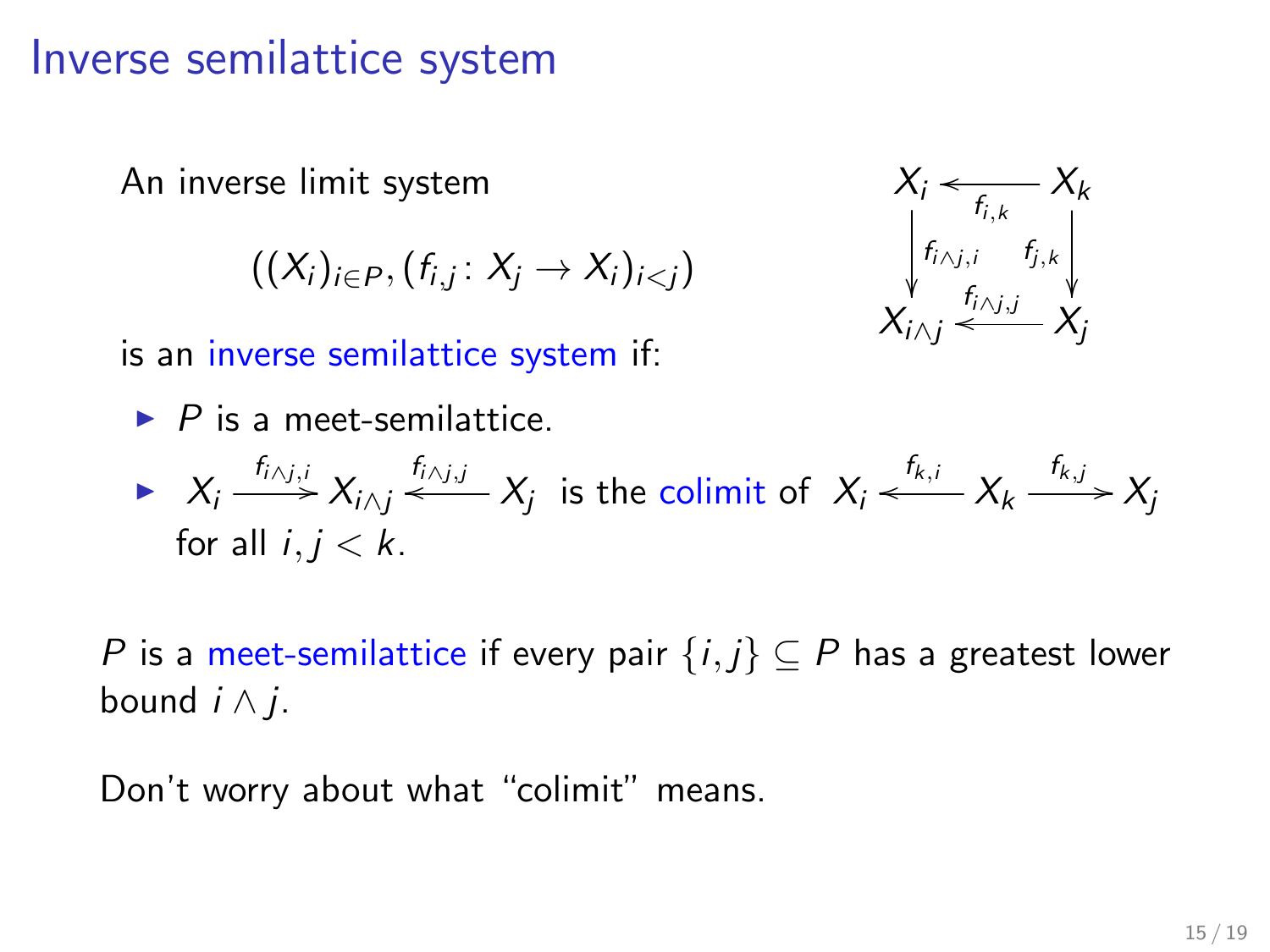## Higher-arity fiber products

Given  $d<\omega,$  an inverse semilattice system  $((X_i)_{i\in P},\vec{f}),$  and Given  $a < \omega$ , an inverse semilattice system  $((x_i)_{i \in D}$ <br> $D \in [P]^d$ , define the *d*-ary fiber product  $\boxtimes_{i \in D} X_i$ :

$$
\underset{i\in D}{\left[\times\right]}X_i=\left\{\vec{x}\in\underset{i\in D}{\prod}X_i:\forall i,j\in D\ f_{i\wedge j,i}(x_i)=f_{i\wedge j,i}(x_j)\right\}.
$$

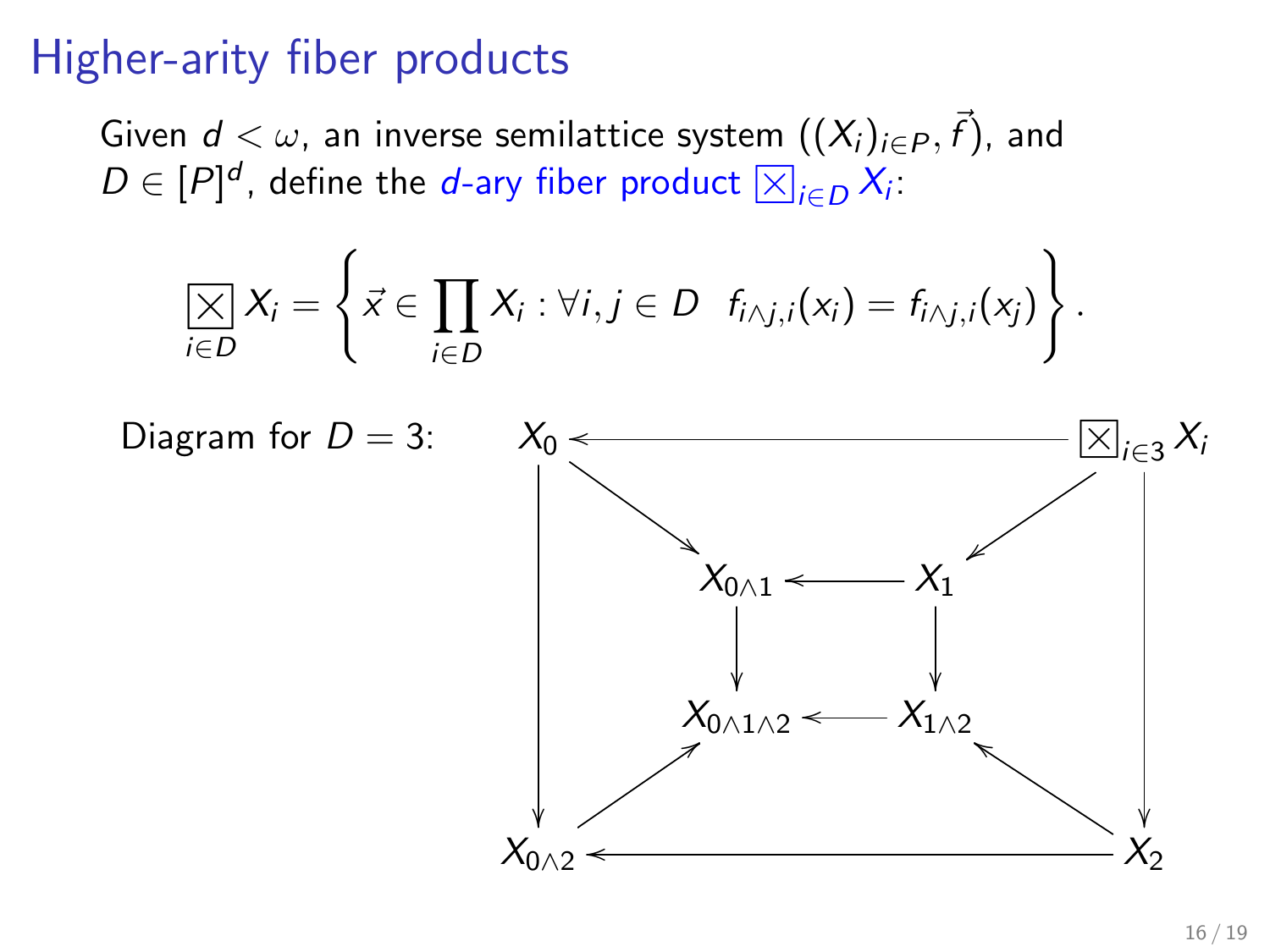# Higher-arity properties

#### Lemma

In an inverse semilattice system  $(\vec{X},\vec{f})$ , if  $i_0,\ldots,i_{n-1} < j$ , then the diagonal product  $\prod_{k < n} f_{i_k,j}$  maps  $X_j$  into the fiber product  $_{k< n} X_{i_k}$ .

### Definition

An inverse semilattice system  $(\vec{X},\vec{f})$  is *n*-surjective if, for all  $i_0,\ldots,i_{n-1} < j$ , the diagonal product  $\prod_{k < n} f_{i_k,j}$  maps  $X_j$  onto the  $t_0, \ldots, t_{n-1} < J$ , the diagority of  $\sum_{k < n} X_{i_k}$ .

### Definition

An inverse semilattice system  $(\vec{X},\vec{f})$  is *n*-open if, for all  $i_0, \ldots, i_{n-1} < j$ , the diagonal product  $\prod_{k < n} f_{i_k,j}$  is an open map  $t_0,\ldots,t_{n-1}<$  , the diagonal product  $\prod_k$  from  $X_j$  into the fiber product  $\boxtimes_{k < n} X_{i_k}$ .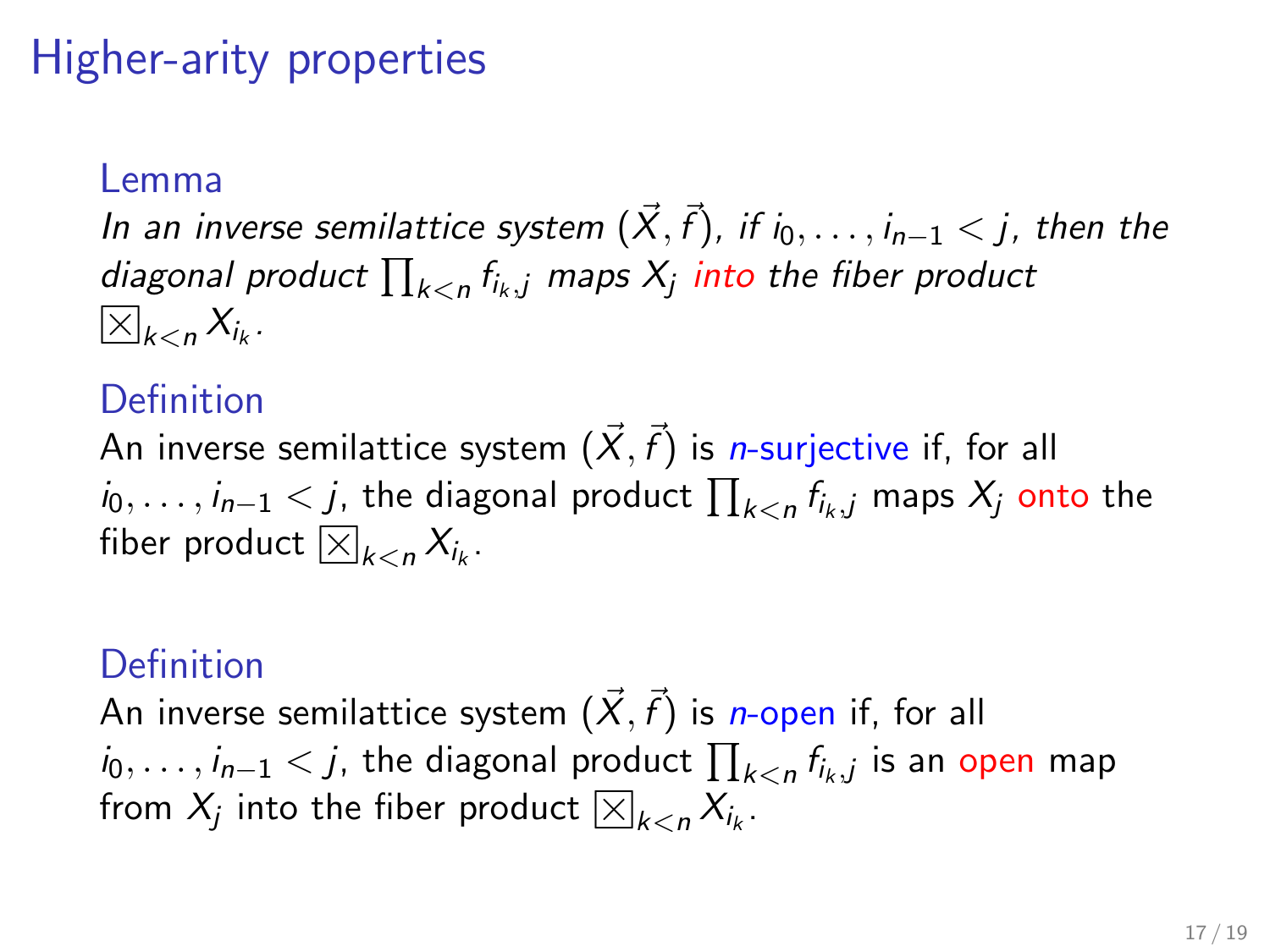## Theorem (Milovich)

Given a boolean space  $X$ , following are equivalent.

- $\blacktriangleright$  X is Dugundji.
- $\triangleright$  X is  $\cong$  the limit of a  $\lt\omega$ -surjective and  $\lt\omega$ -open inverse semilattice system  $(\vec{X},\vec{f})$  of second countable spaces  $\vec{X}.$
- $\triangleright$  X is  $\cong$  the limit of a  $\lt\omega$ -surjective inverse semilattice system  $(\vec{X}, \vec{f})$  of finite spaces  $\vec{X}$ .